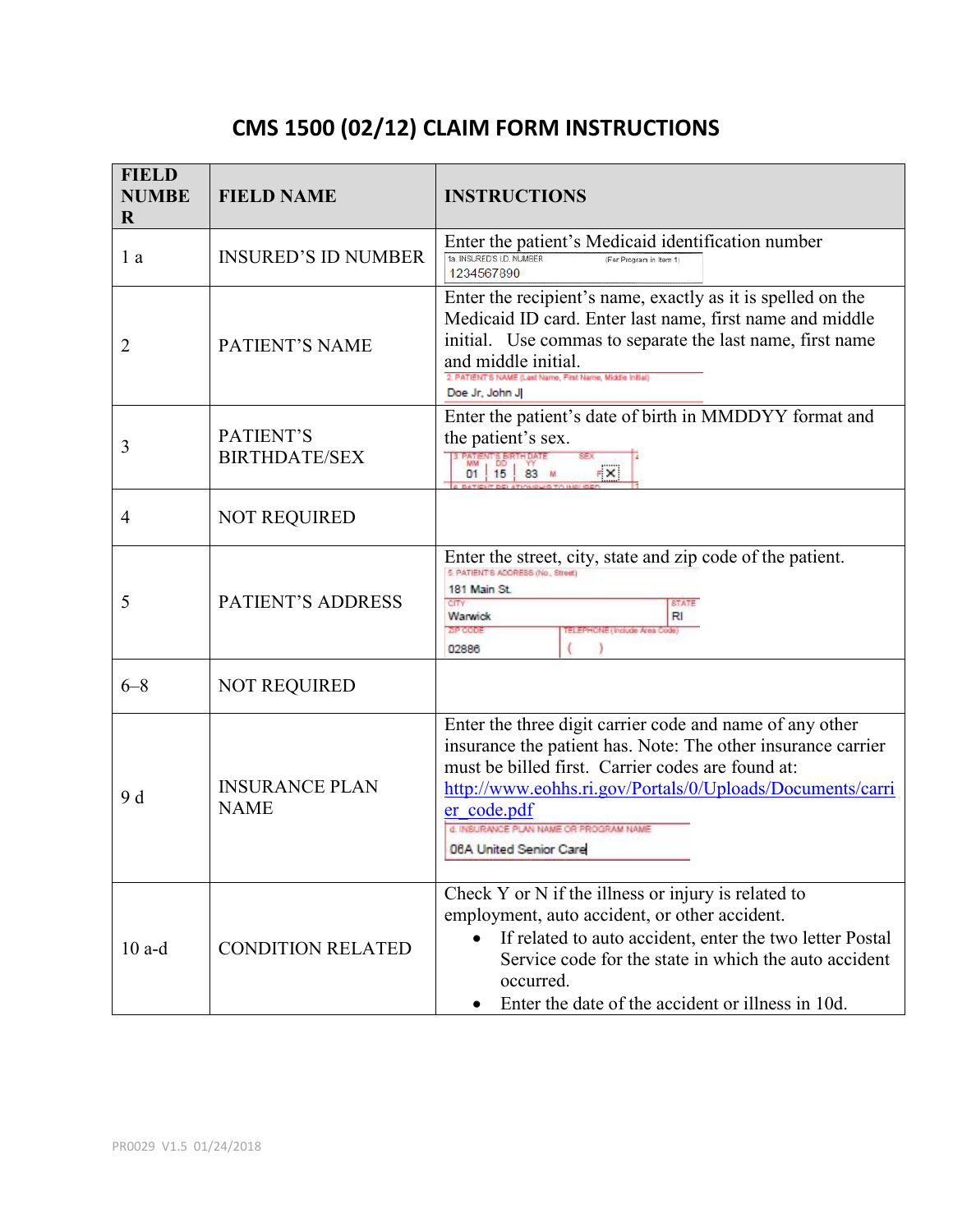|                 |                                                                         | 10. IS PATIENT'S CONDITION RELATED TO                                                                                                                                                                                                                                                                                                                                                                                                                                                                                                                                                                  |
|-----------------|-------------------------------------------------------------------------|--------------------------------------------------------------------------------------------------------------------------------------------------------------------------------------------------------------------------------------------------------------------------------------------------------------------------------------------------------------------------------------------------------------------------------------------------------------------------------------------------------------------------------------------------------------------------------------------------------|
|                 |                                                                         | a. EMPLOYMENT? (Current or Previous)<br>YES.<br>X NO<br><b>N. AUTO ACCIDENT?</b><br>PLACE (State)<br>RL<br>NO<br>X YES<br><b>C. OTHER ACCIDENTY</b><br>$X$ NO<br>YES.<br>108. RESERVED FOR LOCAL USE<br>01/15/14                                                                                                                                                                                                                                                                                                                                                                                       |
| 11d             | <b>ANOTHER HEALTH</b><br><b>BENEFIT PLAN</b>                            | Check Yes or No to indicate whether or not the services are<br>covered by any other insurance. Yes must be checked if<br>other insurance is listed in 9d.                                                                                                                                                                                                                                                                                                                                                                                                                                              |
| 12              | PATIENT'S OR<br><b>AUTHORIZED</b><br>PERSON'S SIGNATURE                 | Enter patient's signature or "Signature on file" and the date<br>the signature was acquired.<br>If "Signature on file" is entered, provider must maintain the<br>original patient signature in provider's file.<br>READ BACK OF FORM BEFORE COMPLETING & SIGNING THIS FORM<br>2. PATIENT'S OR AUTHORIZED PERSON'S SIGNATURE I authorize the release of any medical or other information necessary<br>to process this claim. I also request payment of government benefits either to myself or to the party who accepts assignment<br>below<br><b>SIGNED</b><br>DATE<br>01/10/2013<br>Signature on file |
| 13              | <b>NOT REQUIRED</b>                                                     |                                                                                                                                                                                                                                                                                                                                                                                                                                                                                                                                                                                                        |
| 14              | <b>DATE OF CURRENT</b><br><b>ILLNESS, INJURY OR</b><br><b>PREGNANCY</b> | Enter date in format MMDDYY. If injury date is listed in<br>10d it is not needed here. Qualifier is not required.<br>14. DATE OF CURRENT ILLNESS, INJURY, or I<br>01<br>02<br>14<br>QUAL                                                                                                                                                                                                                                                                                                                                                                                                               |
| $15-16$         | <b>NOT REQUIRED</b>                                                     |                                                                                                                                                                                                                                                                                                                                                                                                                                                                                                                                                                                                        |
| 17              | <b>NAME OF REFERRING</b><br><b>PROVIDER</b>                             | Enter the name of the physician who referred the patient for<br>the services, if applicable. Required for consultations.<br>James Smith MD                                                                                                                                                                                                                                                                                                                                                                                                                                                             |
| 17a             | <b>REFERRING PROVIDER</b><br>ID                                         | Enter qualifier ZZ and Taxonomy code. (see example<br>below)                                                                                                                                                                                                                                                                                                                                                                                                                                                                                                                                           |
| 17 <sub>b</sub> | <b>NPI</b>                                                              | Enter NPI for referring provider<br>251099000X<br>17a<br>77<br>71b. NPI<br>2561561234                                                                                                                                                                                                                                                                                                                                                                                                                                                                                                                  |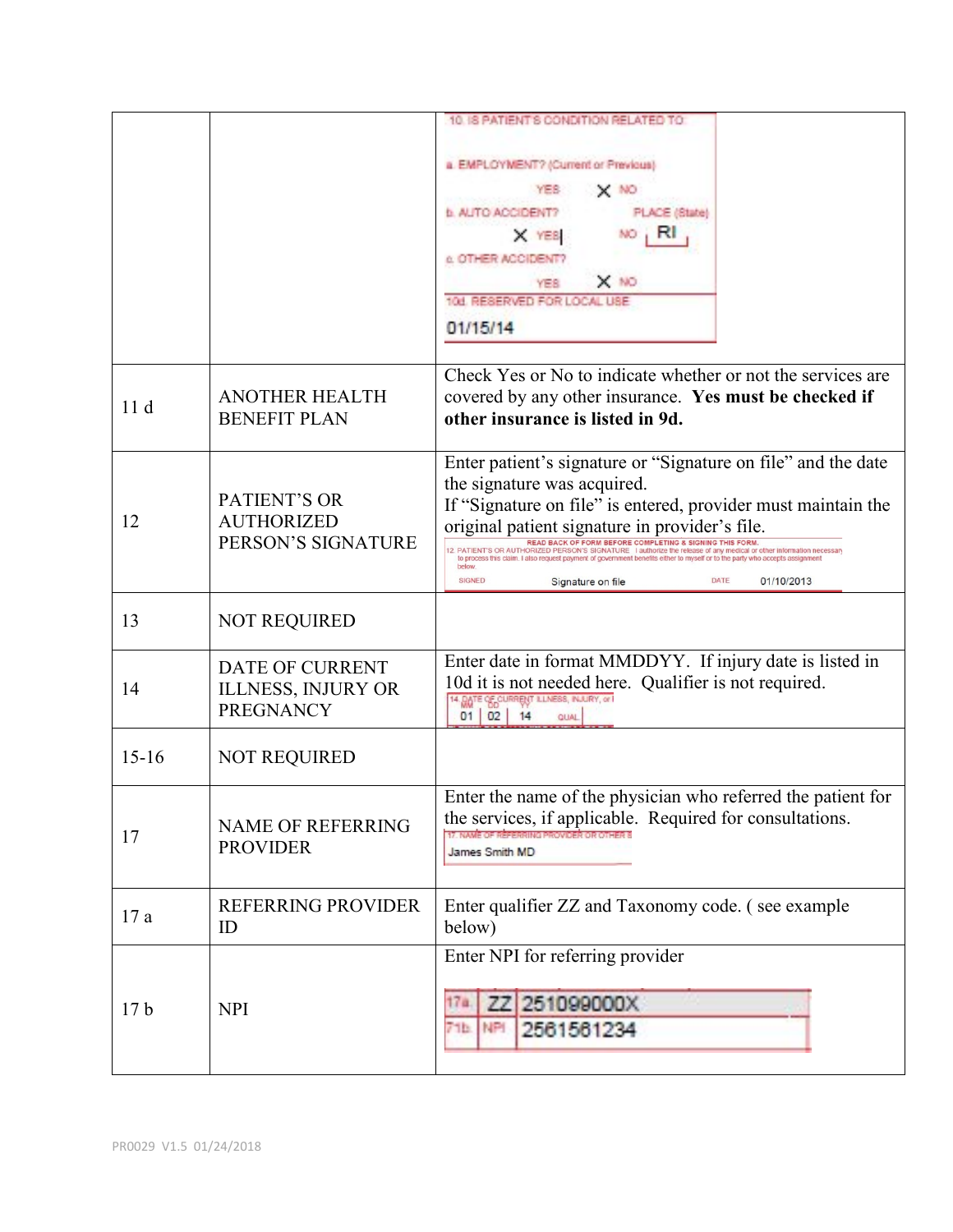| 18         | <b>HOSPITALIZATION</b><br><b>DATES</b> | Enter hospitalization dates related to current services in<br>MMDDYY format, if applicable.<br>THE HOSPITALIZATION DATES RELATED TO CURRENT SERVICES                                                                                                                                                                                                                                                                                                                                                                                           |
|------------|----------------------------------------|------------------------------------------------------------------------------------------------------------------------------------------------------------------------------------------------------------------------------------------------------------------------------------------------------------------------------------------------------------------------------------------------------------------------------------------------------------------------------------------------------------------------------------------------|
| 19         | <b>NOT REQUIRED</b>                    |                                                                                                                                                                                                                                                                                                                                                                                                                                                                                                                                                |
| 20         | <b>OUTSIDE LAB</b>                     | Check the Yes or No as appropriate to indicate whether the<br>provider sent laboratory work out to be processed. This field<br>is required when billing for a laboratory service.<br>20. OUTSIDE LABY<br>YES X NO                                                                                                                                                                                                                                                                                                                              |
| 21 ICD IND | <b>DIAGNOSIS - ICD</b><br>Indicator    | Enter 9 for ICD-9 diagnosis codes and 0 for ICD-10<br>diagnosis codes. The correct code set is determined by date<br>of service.<br>ICD Ind 9 CD Ind 0                                                                                                                                                                                                                                                                                                                                                                                         |
| $21$ A-L   | <b>DIAGNOSIS</b>                       | Enter up to 12 diagnosis codes selecting either ICD-9 or<br>ICD-10 codes depending on date of service. Decimal points<br>are not required. See examples:<br>21. DIAGNOSIS OR NATURE OF ILLNESS OR INJURY Relate A-L to service line below (24E) (CD lnd. 9<br>A 199859 B 17806 C 1 180<br>D. E8788<br>$H_1$<br>21. DIAGNOSIS OR NATURE OF ILLNESS OR INJURY Relate A-L to service line below (24E) (CD Ind. 0<br>A $1 - 12121$<br>$E = 1$<br>$E = 1$<br>$E = 1$<br>$E = 1$<br>$E = 1$<br>$E = 1$<br>$E = 1$<br>$E = 1$<br>$E = 1$<br>H. London |
| $22 - 23$  | <b>NOT REQUIRED</b>                    |                                                                                                                                                                                                                                                                                                                                                                                                                                                                                                                                                |
| 24         | <b>SERVICE LINES</b>                   | Maximum of 12 service detail lines allowed per claim.                                                                                                                                                                                                                                                                                                                                                                                                                                                                                          |
| 24 A       | DATE(S) OF SERVICE                     | Enter the From and To date(s) for this service in<br>MMDDYY numeric format.<br>DATE(8) OF SERVICE<br>$24$ A<br>DATE(8) OF SERVICE<br>From y MM DD YY<br>MM DD PY MM DD YY<br>MM<br>$01 \mid 02 \mid 14 \mid 01 \mid 10 \mid 14$<br>01   02 14   01   02   14<br><sub>or</sub><br>(for span dates of service)<br>(for single dates of service)                                                                                                                                                                                                  |
| 24 B       | PLACE OF SERVICE                       | Enter the appropriate place of service code for each service<br>from the following list:<br>01 - Pharmacy<br>03 - School<br>04 -Homeless Shelter<br>05 - Indian Health Center - Freestanding<br>06 -Indian Health Center- Provider Based<br>09 - Correctional Facility                                                                                                                                                                                                                                                                         |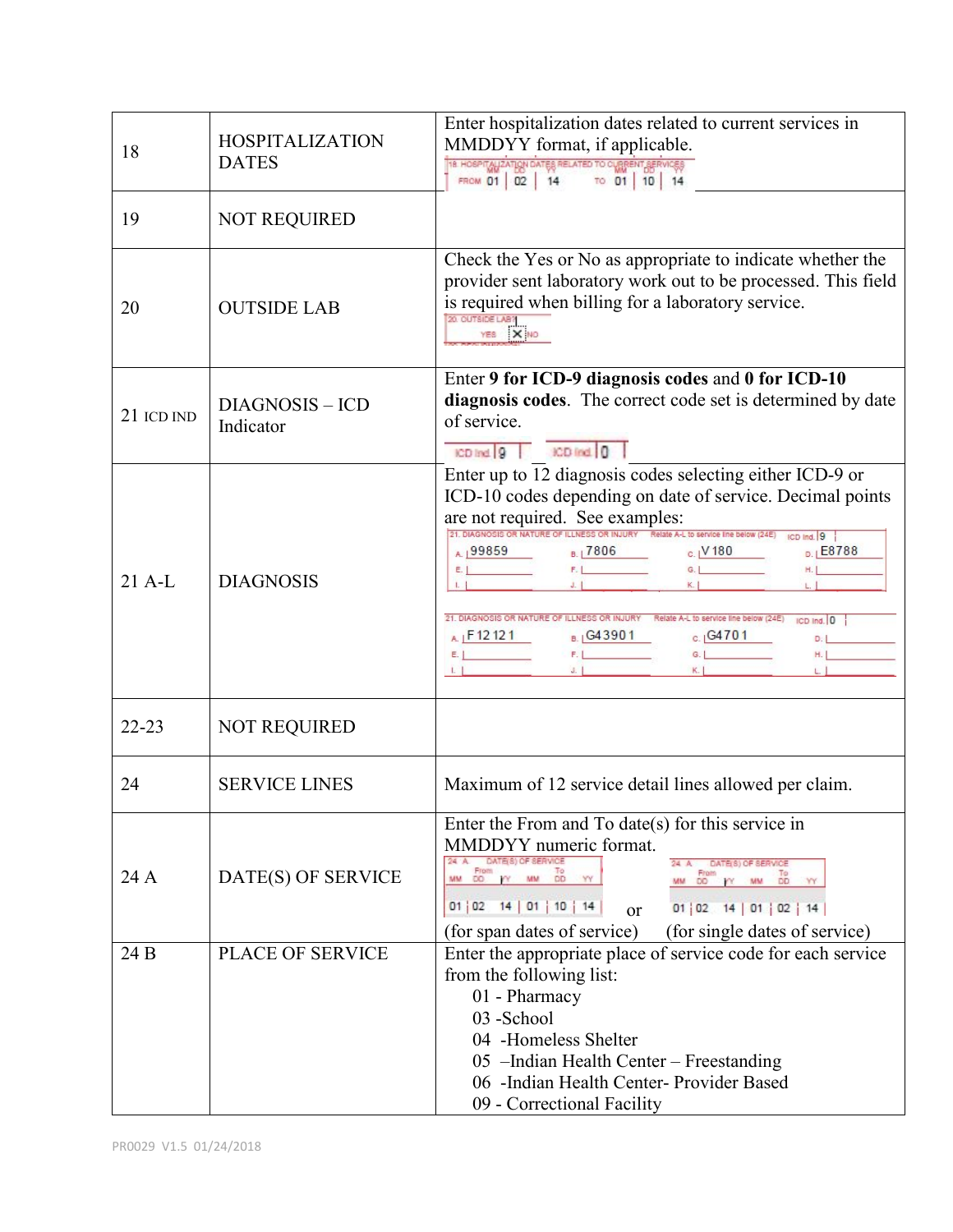|      |                     | 11-Office                                                     |
|------|---------------------|---------------------------------------------------------------|
|      |                     | 12-Home                                                       |
|      |                     | 13 - Assisted Living                                          |
|      |                     | 14 - Group Home                                               |
|      |                     | 15 -Mobile Unit                                               |
|      |                     | 20 - Urgent Care Facility                                     |
|      |                     | 21 - Inpatient Hospital                                       |
|      |                     | 22 -Outpatient Hospital                                       |
|      |                     | 23 - Emergency Room                                           |
|      |                     | 24 - Ambulatory Surgical Center                               |
|      |                     | 31 – Skilled Nursing Center                                   |
|      |                     | 32 – Nursing Facility                                         |
|      |                     | 33 – Custodial Care Facility                                  |
|      |                     | 34 – Hospice                                                  |
|      |                     | 41-Ambulance                                                  |
|      |                     | 42 - Ambulance Air                                            |
|      |                     | 50 -Federally Qualified Health Center                         |
|      |                     | 51 – Inpatient Psychiatric Facility                           |
|      |                     | 53 - Community Mental Health Center                           |
|      |                     | 54 – Intermediate Care Facility/Mentally Retarded             |
|      |                     | 55 - Residential Substance Abuse Treatment Facility           |
|      |                     | 56 - Psychiatric Residential Treatment Center                 |
|      |                     | 57 - Non-Residential Treatment Facility                       |
|      |                     | 60 - Mass Immunization                                        |
|      |                     | 61 – Comprehensive Impatient Rehabilitation Facility          |
|      |                     | (CIRF)                                                        |
|      |                     | 62 – Comprehensive Outpatient Rehabilitation Facility         |
|      |                     | (CORF)                                                        |
|      |                     | 65 – End Stage Renal Dialysis                                 |
|      |                     | 71 - Public Health Clinic                                     |
|      |                     | 72 - Rural Health Clinic                                      |
|      |                     | 81 –Independent Laboratory                                    |
|      |                     | 99 - Other Listed Facility                                    |
|      |                     |                                                               |
|      |                     | LACEO<br><b>IERVICI</b>                                       |
|      |                     |                                                               |
|      |                     | 11                                                            |
| 24 C | <b>NOT REQUIRED</b> |                                                               |
| 24 D | PROCEDURE CODE      | Enter the 5 character HCPCS code in the unshaded area that    |
|      |                     | describes each procedure performed. Also enter the            |
|      |                     | modifier if applicable (up to four) that applies to each      |
|      |                     | procedure code. Be sure to enter in the unshaded areas.       |
|      |                     |                                                               |
|      |                     | An NDC is required when an injectable code is billed. In      |
|      |                     | the shaded area at the top of box 24A, enter the N4 qualifier |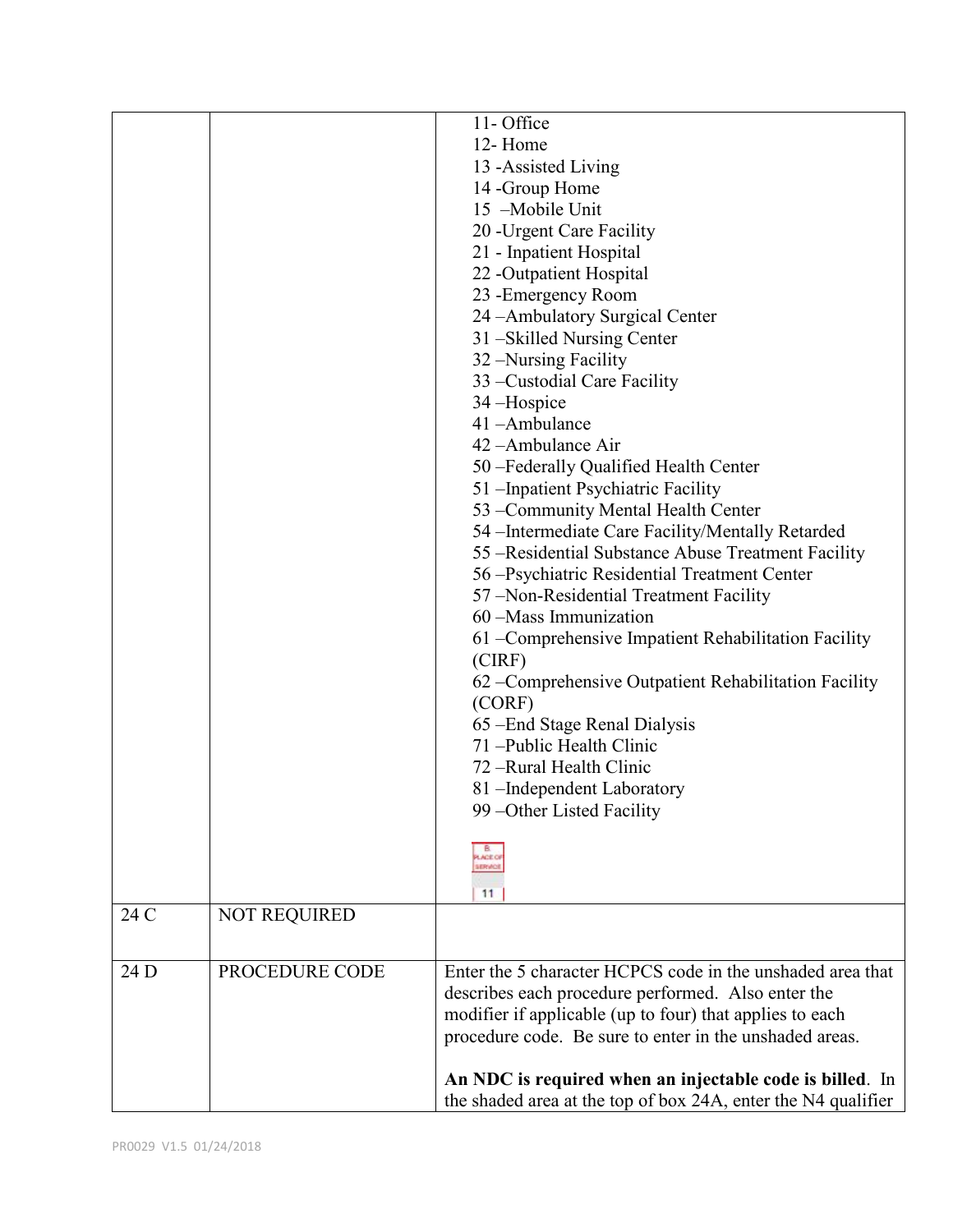|     |                                                  | immediately followed by the two digit unit of measurement<br>and the number of units (five digits before the decimal and<br>three digits after). If entering a whole number, do not use a<br>decimal. Do not use commas.                                                                                                     |
|-----|--------------------------------------------------|------------------------------------------------------------------------------------------------------------------------------------------------------------------------------------------------------------------------------------------------------------------------------------------------------------------------------|
|     |                                                  | Units of Measure<br>F2-International Unit<br>GR-Gram<br>ML-Milliliter<br>$UN-Unit(s)$<br>To report more than one NDC per HCPC use the NDC<br>attachment form:<br>http://www.eohhs.ri.gov/Portals/0/Uploads/Documents/ndc<br>attach form.pdf                                                                                  |
|     |                                                  | <b>LACE O</b><br>EMG<br><b>SERVICE</b><br>J1563<br>10 01 13 10 01 13 11                                                                                                                                                                                                                                                      |
| 24E | <b>DIAGNOSIS POINTER</b>                         | Enter alpha code (A-L) to reference one or more diagnosis<br>codes from field 21 to the procedure code(s) listed in field<br>24D. Up to four codes allowed for each detail line.<br>DIAGNOS<br><b>POINTER</b><br>ABCD                                                                                                        |
| 24F | <b>CHARGES</b>                                   | Enter the UCR amount charged for each procedure<br>performed.<br><b>SICHARGES</b><br>100 00                                                                                                                                                                                                                                  |
| 24G | <b>DAYS OR UNITS</b>                             | Enter the number of days or units for each service<br>performed.<br>$\frac{G}{DAVB}$<br><b>OR</b>                                                                                                                                                                                                                            |
| 24H | <b>EPSDT</b>                                     | Enter E if this claim is related to, or was a referral for,<br><b>EPSDT</b> services.<br>Enter F if the procedure billed is Family Planning related.<br>Enter B if it is both EPSDT and Family Planning related.<br>This field is required when providing an EPSDT service.<br>Otherwise this field will be blank.<br>÷<br>F |
| 24I | <b>RENDERING PROVIDER</b><br><b>ID QUALIFIER</b> | Enter qualifier ZZ in the shaded area. (see example below)                                                                                                                                                                                                                                                                   |
| 24J | <b>RENDERING PROVIDER</b><br>ID $#$              | Enter taxonomy code in shaded area, and NPI in unshaded<br>area below.                                                                                                                                                                                                                                                       |